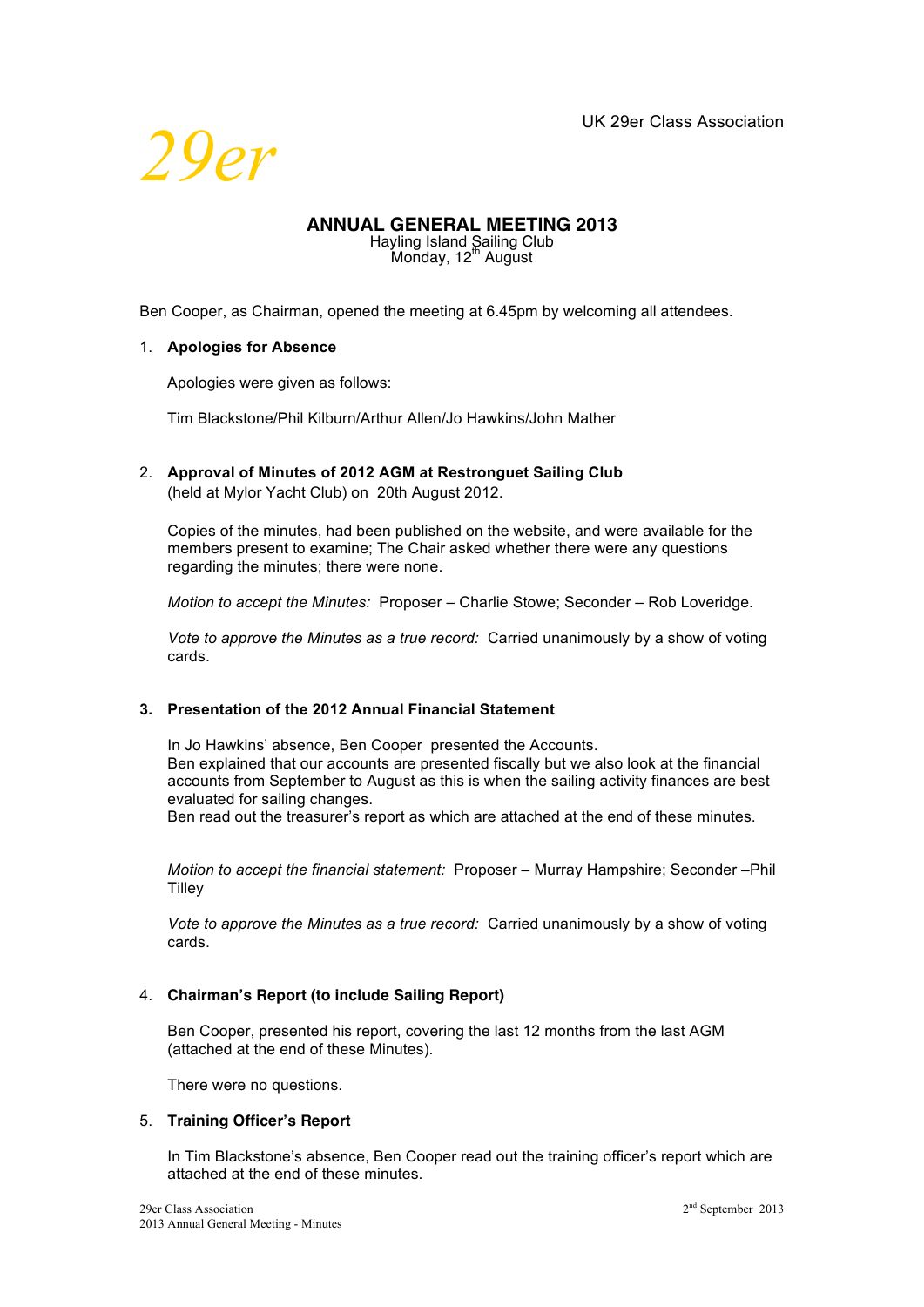There were no questions.

### 6. **Technical Report by Chris Turner**

Chris Turner spoke on 3 technical issues:

- 1. Moulded foils With changing technologies and costs there is now an opportunity to move from Alloy extruded foils to GRP moulded foils with minimal cost differences and many benefits; Trial foils have been produced and tested but as yet:
	- a. There has been no agreed proposal for their approval in the class rules;
	- b. Different manufacturing processes have been tested but no firm conclusions reached.

This item will be ongoing.

- 2. Shroud "turn-buckles" using 'turn-buckles' on the shrouds is being explored as an alternative to the standard shroud plates – they are already used successfully on the 49er, and have been for some time; however, there has been no firm push or recommendation from inside the class to change.
- 3. Spinnaker poles there have been a number of incidents where poles have split; Ovington are exploring it would be possible to make a strengthening sleeve to go inside.

Chris said he was stepping down from the committee and Duncan Hepplewaite will take his place. Ben Cooper thanked Chris for his ongoing support to the class and welcomed Duncan as the nominated "Builders" Representative on the class association committee.

# 7. **Proposed Amendment to Clause 4 of the Class Constitution - Subscriptions**

#### *Current clause*

- 4.1 The Association's subscription year will run from 1st January to 31st December and annual subscriptions for full membership will become due on the 1st January of each year. Where members join after 30th September, their subscription will cover the whole of the following year.
- 4.2 The level of subscriptions will be decided at the Annual General Meeting (AGM) for the following year to cover the following types / categories of membership:
	- (a) Individual Adult Full Member
	- (b) Individual Youth Full Member
	- (c) Family Full Membership
	- (d) Student Full Membership
	- (e) Temporary Membership
- 4.3 There will be no Registration Fee for either first time applicants to the Association, nor Subscription Renewals.
- 4.4 Subscriptions will be proposed on the basis that they must include the required subscription to the International Class Association.
	- (a) On payment of annual Subscriptions, full members will be required to select which of the International Class Associations that they wish to join (29er, 29erXX etc).
	- (b) Where an individual wishes to be a member of more than one International Class Association (29er, 29erXX etc), they will be required to make an additional payment to the Association to cover the additional International subscription.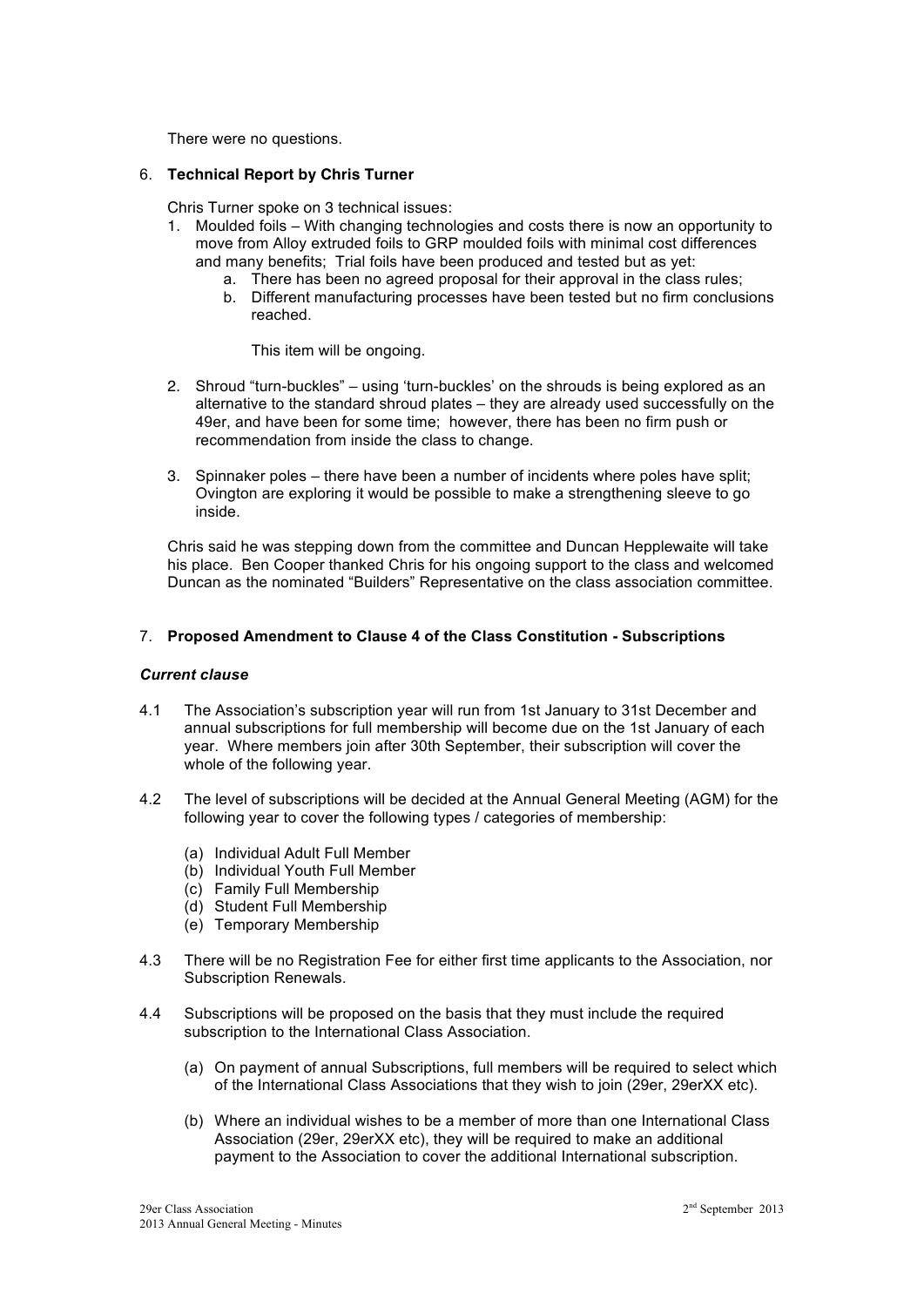4.5 Any member who has not paid their subscription by 1st January will not be entitled to the membership rights until their Subscription is paid. Subscriptions should normally be paid by the  $31<sup>st</sup>$  of January to ensure continuity of membership. Following this date, a member may be re-instated, at the discretion of the Committee, on payment of the annual subscription.

# *Proposed clause*

- 4.1 The Association's subscription year will run from 1st January to 31st December and annual subscriptions for full membership will become due on the 1st January of each year.
	- (a) A part year membership is available for *first time* individual applications to the Association covering the period from 1<sup>st</sup> September to 31<sup>st</sup> December; this will accommodate sailors transitioning from Junior Classes who want to participate in the activities of the Association for that autumn. Such members will be categorised as Individual Youth Full Members.
- 4.2 The level of subscriptions will be decided at the Annual General Meeting (AGM) for the following year to cover the following types / categories of membership:
	- (a) Individual Adult Full Member
	- (b) Individual Youth Full Member
		- i. Full Year
		- ii. Part Year
	- (c) Family Full Member
	- (d) Student Full Member
	- (e) Temporary Member
- 4.3 There will be no Registration Fee for either first time applicants to the Association, nor Subscription Renewals.
- 4.4 Subscriptions will be proposed on the basis that they must include the required subscription to the International Class Association.
	- (a) On payment of annual Subscriptions, full members will be required to select which of the International Class Associations that they wish to join (29er, 29erXX etc).
	- (b) Where an individual wishes to be a member of more than one International Class Association (29er, 29erXX etc), they will be required to make an additional payment to the Association to cover the additional International subscription.
	- (c) 'Part-Year' subscriptions will NOT include the subscription to the International Class Association.
		- i. Members joining under the 'Part Year' membership will not be enrolled in the International Class Association, and will not be eligible to compete in International Competition during that 'Part Year' membership.
		- ii. If such members wish to participate in International Competition during their part year membership then they should join the Association at the Full Year Subscription level.
- 4.5 Any member who has not paid their subscription by 1st January will not be entitled to the membership rights until their Subscription is paid. Subscriptions should normally be paid by the 31<sup>st</sup> of January to ensure continuity of membership. Following this date, a member may be re-instated, at the discretion of the Committee, on payment of the annual subscription.

*Motion to accept the proposed amendment:* Proposer: Ben Cooper, Seconder: Matt Venables

*Vote to approve the Proposal:* Carried unanimously by a show of voting cards.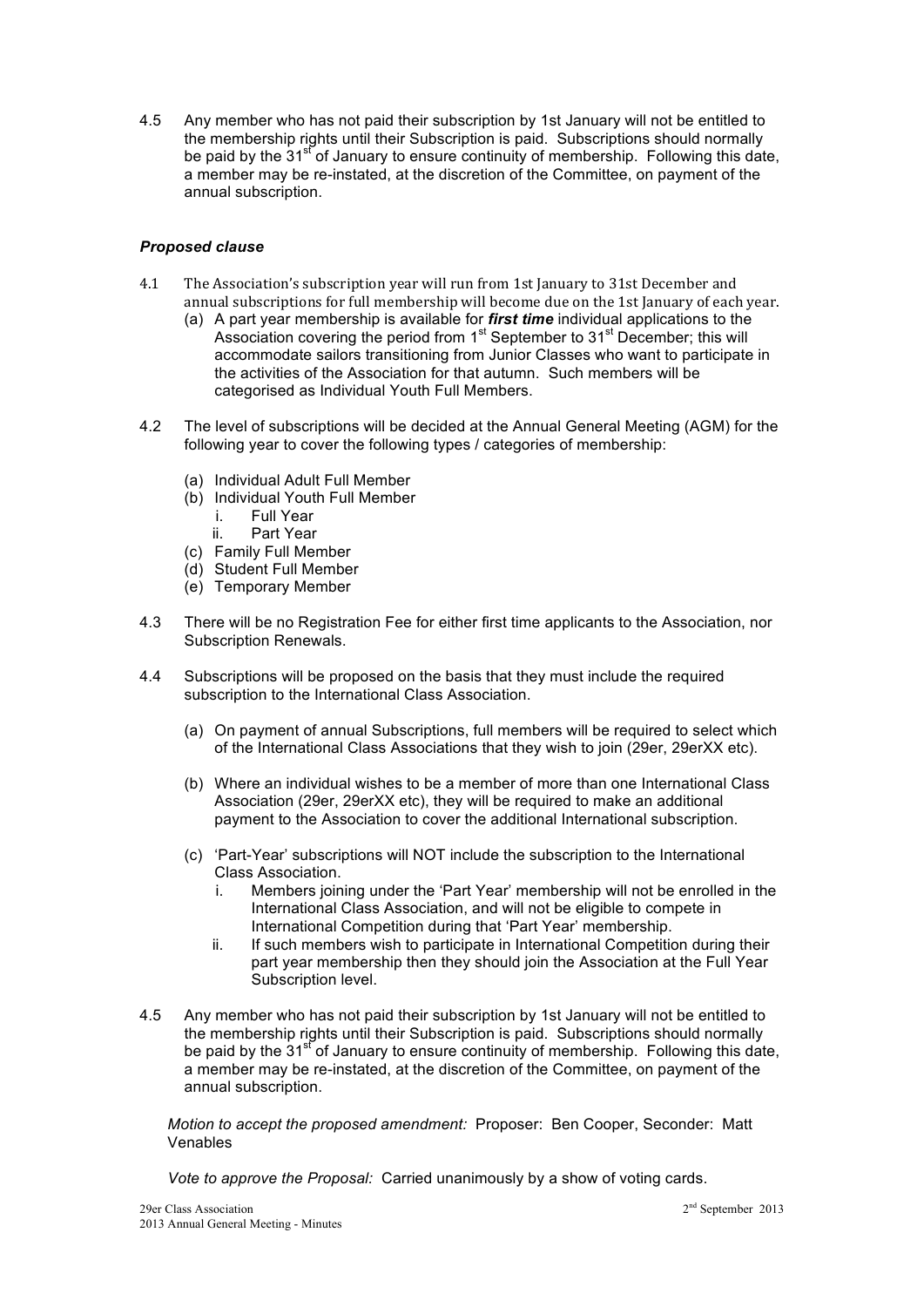### 8. **2014 Membership fee Proposal**

Ben introduced proposals for an increase in membership fees for 2013 / 14, noting that there had not been a fee increase since the new Class Constitution had been adopted.

He highlighted that as a result of the approved change to Clause 4 of the Class Constitution that there was an additional Part Year membership fee which needed to be agreed.

The proposed increases / new fees were presented as follows:

| <b>Membership Types / Categories</b>                      | 2013 Subscription | 2014 Subscription |
|-----------------------------------------------------------|-------------------|-------------------|
| Individual Adult Full Member                              | £32.50            | £35               |
| Individual Youth Full Member                              | £32.50            | £35               |
| Individual Youth Full Member (Part Year)                  |                   |                   |
| (Only voted on if approved under item 6 of the<br>Agenda) | N/A               | £17.50            |
| <b>Family Full Member</b>                                 | £45               | £50               |
| <b>Student Full Member</b>                                | £22.50            | £25               |
| <b>Temporary Member</b>                                   | £10               | £10               |

There was a debate about whether the Student Membership Fee should be changed, and there was a strong feeling that the class needed to encourage those moving on to University to remain as members of the class; It was therefore proposed that this increase be voted for separately.

*Motion for the Student Membership fee to remain at £22.50:* Proposer - Martin Orton, Seconder - Ollie Cooper.

*Vote for the Student Membership fee to remain at £22.50:* By a show of voting cards, 42 members voted in in favour, 5 voted against. Consequently, the Student Membership Fee would remain at £22.50 for 2014.

*Motion for the other proposed changes in Membership Fees for 2013/14:* Proposer - Rod Raynor, Seconder - Steve Venables.

*Vote to approve the proposed changes:* Carried unanimously by a show of voting cards.

#### 9. **Election of Officers of the Association, Committee Members and Regional Sailor Representatives for 2013/14**

Ben Cooper presented the Committee nominations for 2013/14. He suggested that unless there were any objections, and no positions were being contested by more than one nomination, that the Election could be taken in one block vote.

Ben Cooper presented the proposed committee nominations as follows:

The Committee for 2012/13 was thus elected as follows:

*Chairman:* Rod Raynor *Training Officer:* Tim Blackstone *Vice Chairman:* Chris Berry *Safety Officer:* Charlie Stowe *Treasurer:* Sally Budden *Marketing Officer:* Phil Tilley *Sailing Secretary:* Phil Kilburn *Committe member:* Tom Harris *Committee member:* Phil Berry *Committee member:* Steve Venables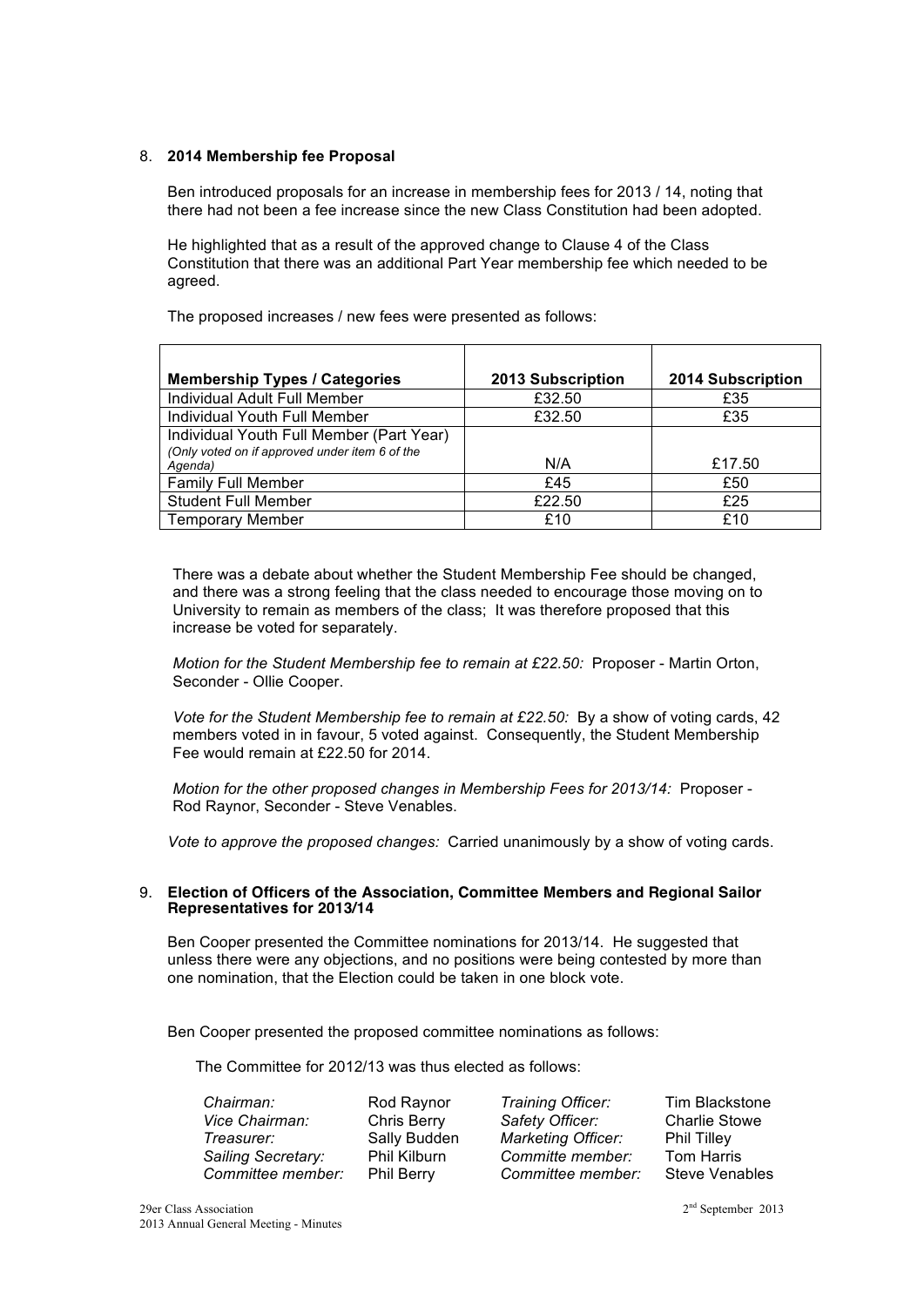*Committee member:* Clive Grummett *Committee member:* Paul Mearns *Committee member:* Sally Thomas

*Motion to elect the proposed committee:* Proposer - Will Alloway, Seconder – Trudi Loveridge

*Vote to elect the proposed Committee:* Carried unanimously by a show of voting cards.

#### *Election of Sailor Representatives:*

Ben Cooper presented the Area Sailor Representative nominations, and suggested that unless there were any objections, and no positions were being contested by more than one nomination, that the Election could be taken in one block vote.

*Motion to elect the proposed Sailor Representatives:* Proposer – Chris Berry, Seconder – Ollie Cooper

*Vote to elect the proposed Committee:* Carried unanimously by a show of voting cards.

As there were some gaps in the Sailor Representatives, and it was proposed that Chris Berry, as new Vice Chairman, would work to identify volunteers for the missing geographic areas, and he would report back to the committee with nominations

#### 10. **Open Question and Answer Session**

*Canada World Championships 2014:* Trudi Loveridge – Asked about shipping details for Canada's Worlds next year.

Ben Cooper spoke of some his own experiences and costs in relation to the 2010 World Championships in Argentine, and that he could provide additional detailed following his own research at that time. He hoped that information would be provided in due course, and that he anticipated (although not confirmed as yet), that there would be some RYA support for competitors wanting to go to this event.

#### *European Championships 2014*

Chris Turner spoke about expectations for a 2014 Europeans which at the time were not planned and no venue confirmed. He indicated that the International Committee would have to work on options with a possibility that the event could take place towards the end of the year in Garda. This solution would obviously solve any conflict with the Summer World Championships.

# *ISAF Youth Worlds 2015 and 2016*

Phil Tilley talked about ISAF Youth World Championships Selection plans for 2015 and 2016, given that both events we effectively to be winter events being hosted in Malaysia and then Oman respectively. The RYA are considering separate selection events in August for each of these major events so separating Youth Worlds selection from the normal Spring RYA Youth Championships.

Exact format and competitor formats for these events were still to be confirmed and age eligibility would be a critical issue.

Separately he also reported that the International Class Association is again proposing to ISAF that future Youth World Championships for the 29er should feature two separate events, to include an all female crew alongside a male or mixed crew. Exact details still to be confirmed.

There were no further questions or discussion items.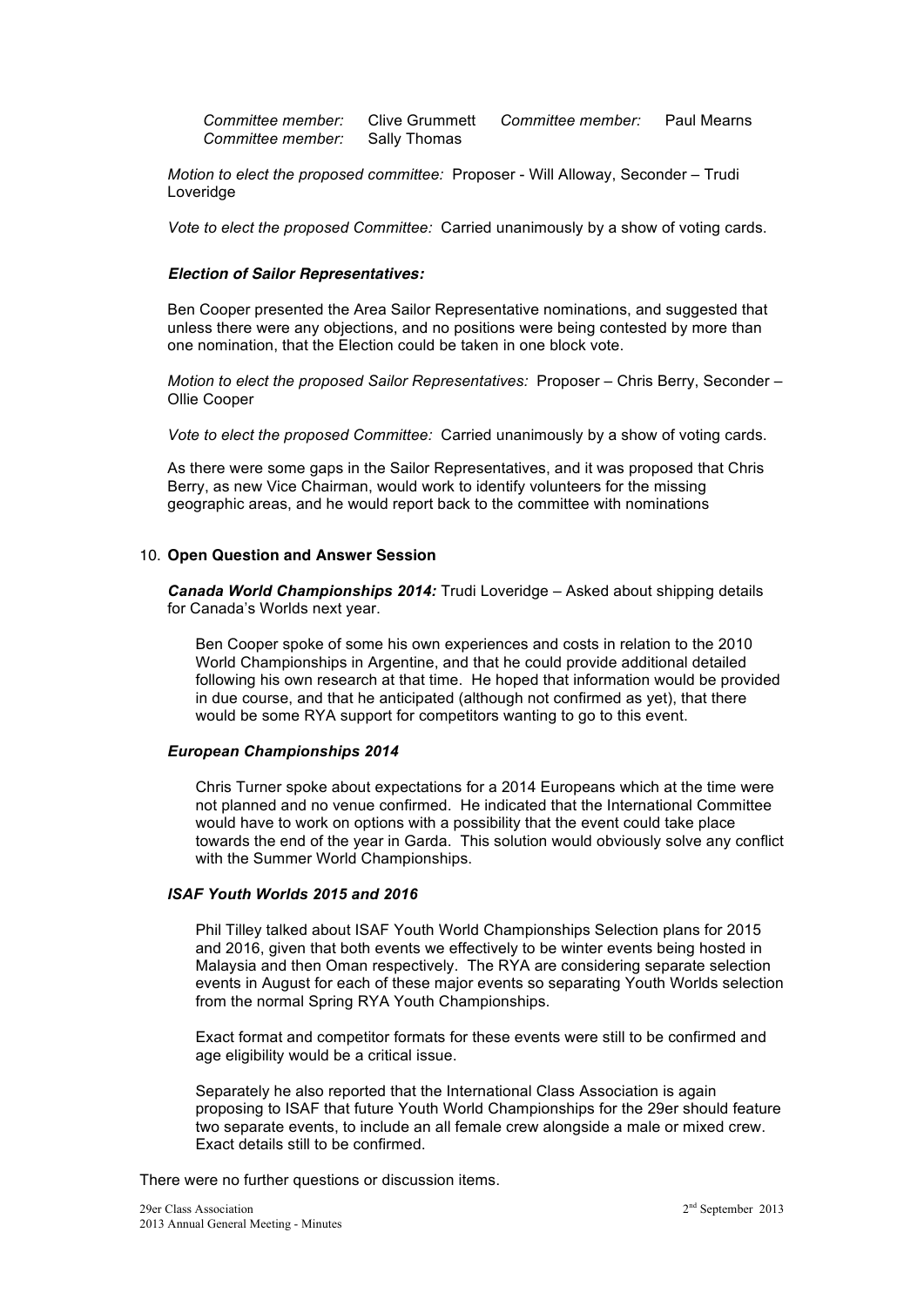Ben Cooper thanked everyone for their time and contribution, and closed the meeting at 7.55pm.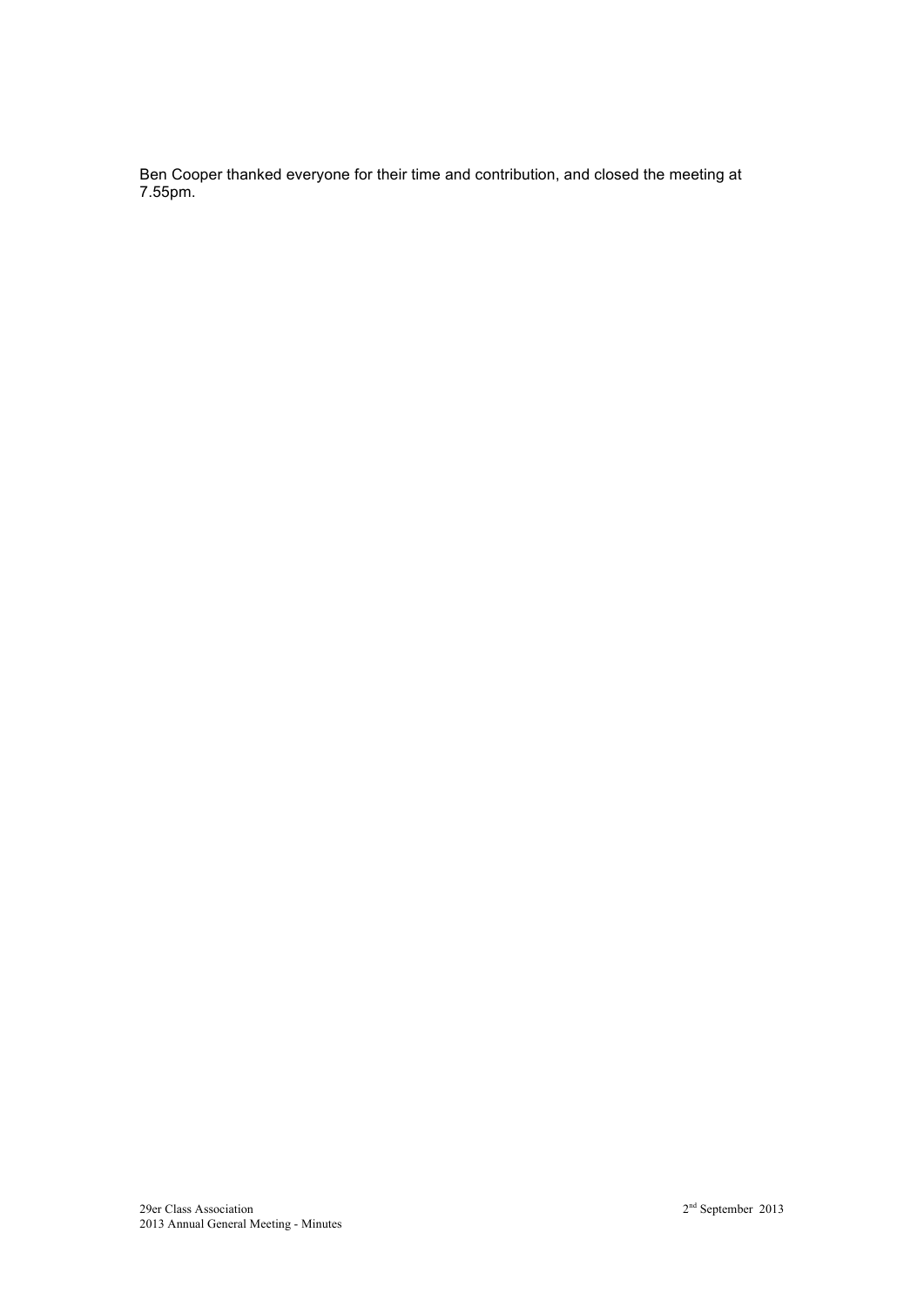### **Chairmans Report – August 2012**

Welcome to the 2012 AGM – it's great to see so many here, and I hope that you've had a great first day on the water.

My role here is to give a review of the last 12 months, and it has been a fantastic time for the class. We've got where we are with considerable time and effort; and therefore before I move on to the year in general, I would therefore like to express considerable thanks to a few key people for their support and commitment, often behind the scenes, but without them, we would not be here today.

First, I must mention our Training Officer, Martin Orton. You will hear from him separately in a few minutes; he has done a fantastic job in developing our class open training programme, to the point where it continues to be oversubscribed, hugely successful, and generating universal praise from the sailors. Martin is stepping aside from this role, but the structure and plans he has put in place will ensure that this aspect of our overall activities have a sure base for the future. I would like to give my personal thanks to Martin for all his efforts and support. He is looking to continue in a general capacity on the committee if elected.

Whilst on Training, I would also like to specifically thank Phil Walker, our class coach, who has worked with Martin and the RYA helping to deliver the successful programme that we now have.

Second, Tom Harris, who took on the role of Sailing Secretary for the year, taking a big load of me from the previous year, and ensuring that we have had a great programme in place for 2012. With the growth in the fleet we have an increasing challenge to find clubs able to take us … a double edged sword in some ways, but we have some great variety in the programme, we're heading further north to support the Scottish sailors, and we have a good mix of inland and sea events. No only that but we added the Noble Marine Winter Championships too as a new addition to the calendar – many thanks to Phil Kilburn and Nobel Marine for their support. Tom is stepping down from this role, and we thought we had filled the position, but we have been thwarted at the last minute, so we are still looking for a Sailing Secretary.

Third, Phil Berry, our Safety Officer, who has been a continual support, taking administrative control of our Eric Twiname RIB, and ensuring that we have appropriate processes in place for the management of overall safety at all our events. Phil too is stepping down from his role, and I an extremely grateful for his support

Fourth, Jo Hawkins, our Treasurer, and also huge help at this event. you will also here from Jo in due course, and I am particularly grateful to Jo for her work in managing the accounts. Jo is willing to continue in the role, but on the understanding that we find someone to start shadowing her with a view to taking over next summer.

Fifth, Martha Berry, our class administrator at the end, who takes all the admin stuff from Tom, Martin and me supporting the committee in general, and who has supported us all with membership, event and training administration. A huge amount gows on behind the scenes, and Martha catches lots of it, ensuring that problems are avoided, and that things run simoothly. Thanks Martha.

Sixth, the RYA … I will come back to them.

There are others too – John Mather, our Vice Chairman, who as a sailor in the fleet ensures that we have the voice of those that matter right in the centre of things. John also coordinates the sailor reps in helping get new to the class sailors involved, and generally feeding back to the committee on what they want – the Buddy System was their idea amongst other things.

Angie Alloway, our Junior Class Liaision officer and General Secretary. Primarily ensuring that we are selling ourselves effectively to the Junior Classes, and also coordinating the new entrants wanting to try the boat.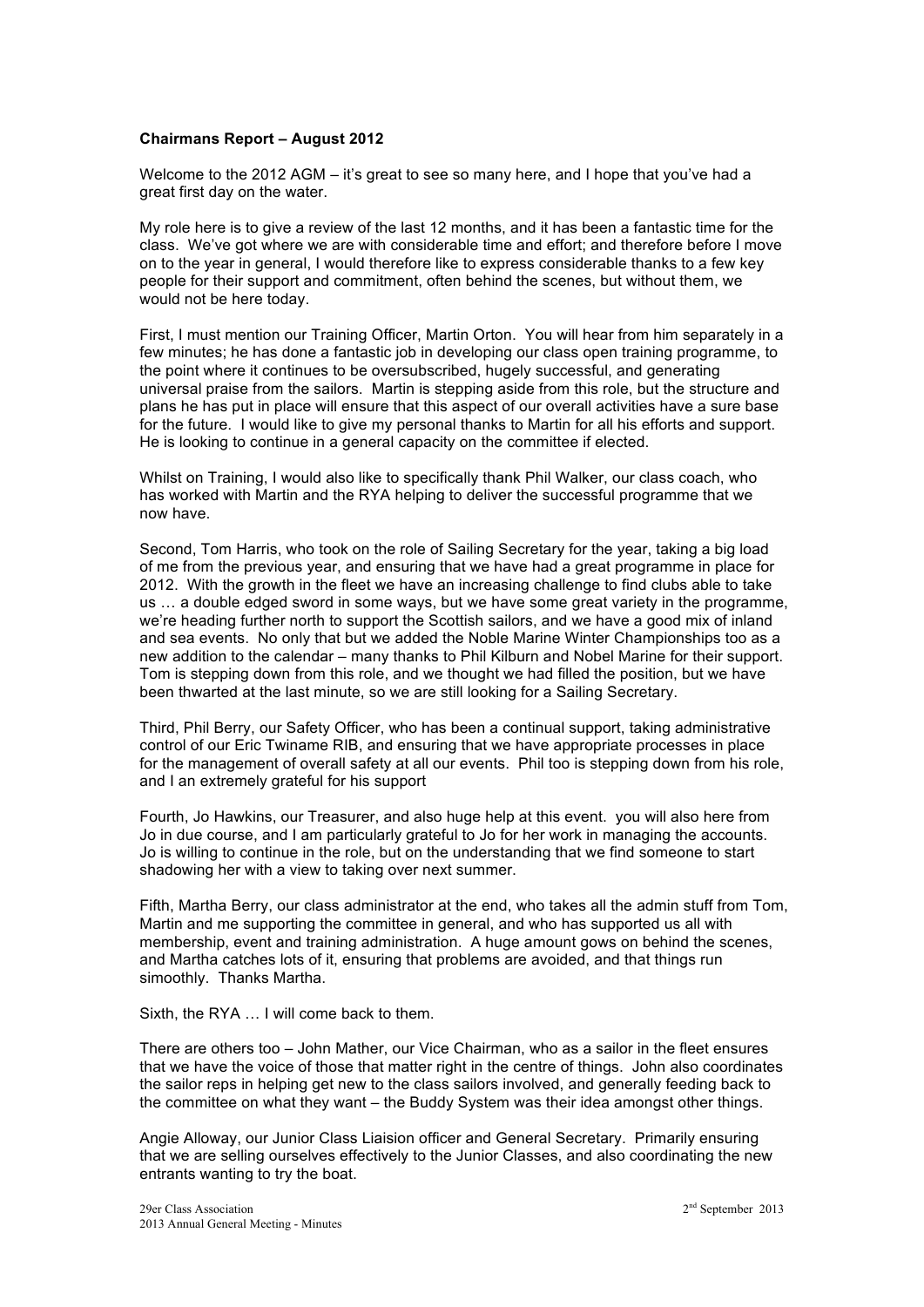Rob Allen, and Pete Bucktrout, who between them took the marketing role, making sure that the class is continually appearing in the appropriate yachting media with reports etc. – they are both stepping aside, and we are still in need of a new Marketing Officer.

Nigel Furness, who has managed our trophies this year, as a general committee member, plus Mike Davies, and Andy Baucutt – they all help to make the class what it is today … but we need new parents to take over if things are to continue in this positive manner.

Me – my son goes to uni this autumn, but I am willing to continue in the role for the time being …. But like Jo Hawkins, I am keen that someone starts to shadow me as the year progresses, because I will not be standing again next summer. The class is in a great state, but we need new volunteers to pick up the baton and continue the work for the benefit our your offspring.

So what of the year? There are many really positive things report.

First, membership … We have 230 members as seven days ago, which is slightly up on last year. This is made up of 118 youth members, 3 student members, 13 adult members and 44 family memberships giving us a further 96 actual members. Its great that we continue to grow, and indeed we are now the largest association in the International Class. As the autumn starts, we will be seeing many more coming into the class, particularly from Toppers, Cadets and Mirrors, as well as hopefully a few more coming across from 420's.

Second, sailing in general … numbers are up across all events, with, as has been said already, the 2<sup>nd</sup> biggest Nationals in the UK class history. 73 at the RYA Volvo Youth Nationals, and over 60 at last autumns Inlands … we should beat that again this autumn.

Competition overseas is key to the development of our sailors, and I am really pleased with the progress that has been made this year. 32 boats at the Worlds in Travemunde last month is fantastic  $\ldots$  and congratulations specifically to Ben Batten and Tim Gratton finishing in  $8<sup>th</sup>$ , and Owen Bowerman / Morgan Peach finishing in  $21<sup>st</sup>$  in a fleet of over 220. The Europeans in Poland early in July has a smaller GBR representation, but we still made our mark – with Jack Hawkins and Tim Walton finishing in  $10<sup>th</sup>$ .

Ben and Tim were also selected as our representatives for the ISAF Youth World Championships in Dublin  $\ldots$  finishing in  $7<sup>th</sup>$ . We also sent two boats to the new Eurosaf Event in Arhus, Denmark – a frustrating event for Vicki Payne / Stephi Orton and Matt Venables and Will Alloway.

We tried to continue the travel support grants for non Squad Sailors; but there were too many crew changes for us to actually award all three grants for the World Champs, but we do want to continue this in future.

Now the RYA – they are an essential partner in the class, and we have a great relationship with them, ensuring that we are well positioned as one of the key Youth Classes in the UK ... we have a defined contract with them which specifies how they will support us, both financially and in kind, and which also details what they expect from us in return.

As a result of the progress we have made, and the structure we have in place, the RYA are now very supportive in terms of recommending the class to transitioning sailors, and indeed in areas where we are less strong, Scotland, where we are seeing great growth, the North of England and Wales, there is a particular enthusiasm recommending new sailors into the class.

I should emphasis, that we are independent of the RYA – it is a partnership, and we work to our own strategy and plans, but the RYA are totally supportive and indeed enthusiastic of the progress we are making … obviously, the introduction of the women's skiff at the 2016 Olympics can only be of benefit to the class in general. Our relationship with the RYA is very strong, collaborative and mutually supportive for the benefit of both, and competitive sailing in general.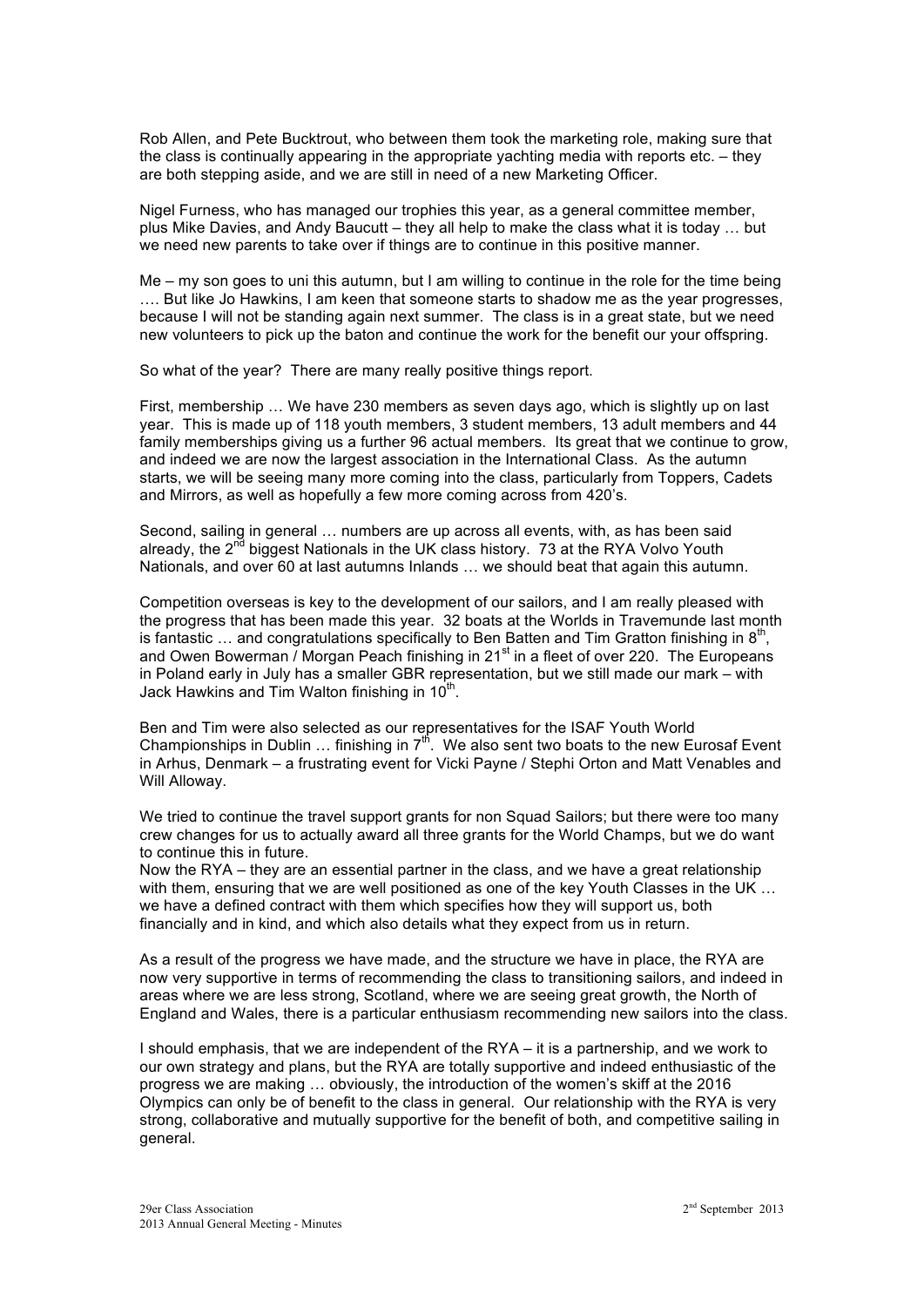We have made significant progress in the use of the website for better communication; the Facebook page is a great community, and I know that there are local pages too for specific activities and communication. We would like to get a newsletter off the ground too … we tried earlier this year, but I'd like to try to get this going

Our relations with Ovington boats too is really strong, and indeed we are working with them to help with bringing new members into the class, and they have a boat upgrade programme in place to help with this

I have probably gone on enough …it is very positive time for the class, and the year can be regarded as a huge success. For those who don't know, we now have a major target with the 2015 World Championships being awarded to the Pwllheli SC (just awaiting final confirmation) … something for us all to aim for, and the ultimate recognition of the standing we now have in the International Class as a whole.

Finally, I'd like to thank my wife Debbie for continuing to be so supportive - we both take a huge amount of pleasure from seeing the progress that has been made by the class this year. It has a great future ahead of it in the UK, and if we can continue to lay on events like this week, then our membership will grow and grow.

I am happy to take questions now, or at the end of the meeting (there were none).

Thank you very much.

#### **Training Officer's report – August 2012**

We ran 8 Open Training weekends, 5 from Sept to Dec 11, and 3 Jan to Mar, although sadly 2 of the 2012 weekends had no sailing due to gales and then a frozen lake at Grafham with no wind.

We had high 30s and 45 boats for the last of the Transition Squad Selectors (TTS). It was fantastic to see the growth of the class and such numbers for the open training, and it did present a new set of challenges. However we did manage to accommodate everyone. This was a big challenge and was initially very difficult, particularly where the standard of many of the sailors was unknown. This was a big change for the coaches who have previously run the events as one big group and like to be fully inclusive particularly for the TTS events. However we worked with the coaches to ensure we split the sailors into groups to make it less intimidating to ask questions etc. and to try and make sure everyone got attention.

We had a syllabus as a guide for the 4 sessions after the TTS squad was selected, as started the year before. This syllabus is based on the TTS one and devised by the coaches. It was a great shame that we had no sailing on 2 weekends, which we have not experienced before, and we tried to achieve the best in the circumstances. We did manage to get out to sea for the last one at Weymouth before the Youth Nationals, which is planned for this year too. The aim had been to achieve some consistency of coaches, and I would like to have seen more, but with the large numbers which exceeded what we had initially planned for, it was a case of trying to ensure we had enough good coaches for each event. However, we found some new very keen coaches and managed to link across with TTS and Youth Squad so the techniques in the squads could also be brought to the open training where appropriate. Financially it looked as though this would cost the class quite a bit of money with the RYA subsidy spread more thinly over the fantastic numbers. However we did save some costs from the 2 weekends with no sailing, and manage to give some refunds. The RYA subsidise the Open Training with £3,500 and a paid for coach and rib for the 3 TTS weekends. Overall the training used just under £500 of subsidy from the class

#### *Moving on to 2012/13.*

We have put the price up to £80/weekend. This is based on a full programme with an increased RYA subsidy of £5000; they are keen to continue to support the growing numbers, and with a class contribution of about £1000. Costs have increased, we are having to book